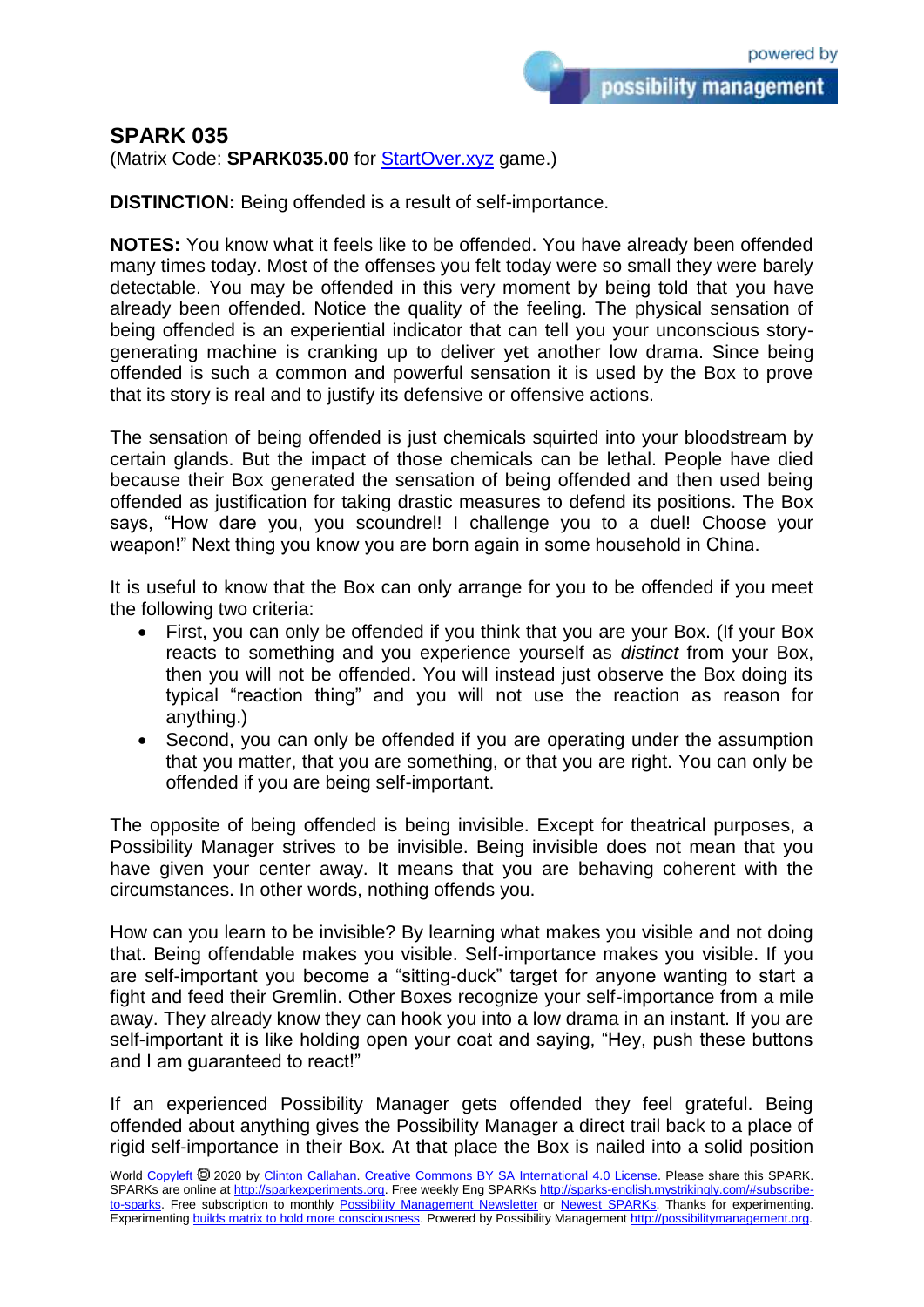and therefore gives a predictable machine-like response. The rigidity is a blockage that eliminates the possibility of expanded possibilities, and can be treated like cramps in the muscles with deep massage. Originally self-importance seemed crucial to assuring the survival of the self. Now the question is, "What self?" Relieving the cramp of self-importance is like taking rocks out of the river to let the river flow free and smooth.

## **EXPERIMENTS:**

**SPARK035.01** This experiment has 2 Phases.

Phase 1: Pay close attention today to all of the times when you are offended. Use your pocket-sized notebook and pen – your "*Beep!* Book" - to write down every instance of offense. Make columns for answering these three questions:

- 1) What particular detail offended you?
- 2) Specifically why was it offensive?
- 3) What do you get to do now that you are offended?

In a very short time you will observe how often you are offended and what purposes being offended serves for your Box. You will also notice patterns of reasons why you are offended. These patterns of reasons outline the design of your Box.

After the first few days of stalking your Box's trigger mechanisms you can begin Phase 2 of the experiment.

Phase 2: Vanish your self-importance. You can vanish your self-importance when you stop being right. Instead of trying to be right in a situation, make the assumption that, in fact, you do not actually know what is happening, and that not already knowing what is happening is *completely* okay with you. Not knowing, for example, allows you to be more present and connected than you would be if you already knew all about it. You can be more alert and interested in the unfolding of the events at hand if you do not already know about them.

While establishing for yourself that you do not completely already know what is happening, so therefore you are not right, try to avoid using the "I don't know" of ignorance, confusion, or disempowerment. Instead use the "I don't know" of openness, acceptance, interest, wonder, and awe. Surrender fully into the not knowing.

No matter what is happening, get off of the position that you know or that you are right. Instead, look at the shock of whatever has the force to offend your Box with a new set of eyes. See the shock not as a reason to get offended but rather as a gateway to new possibility.

For example, if the shock that would normally offend your Box is that someone opposes you or corrects you, use the shock as a newly opened doorway to step closer to that person. Since you assert that you do not already have the ultimate knowledge you are therefore willing to be informed. If someone opposes you or corrects you they are actually trying to help you expand your knowing. You can agree with them completely, accept their kind invitation, and step through the door they